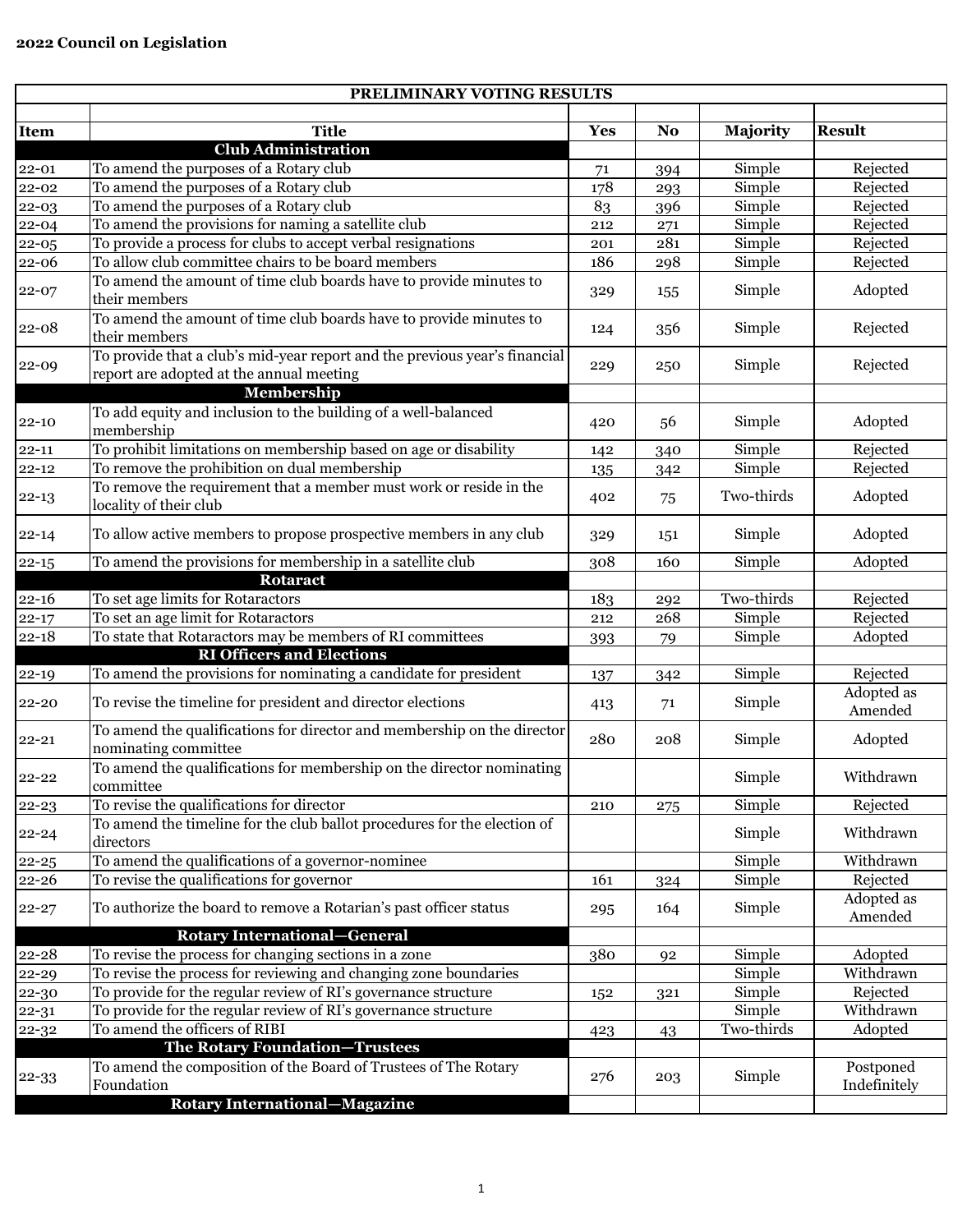## **2022 Council on Legislation**

| Item      | <b>Title</b>                                                                                                           | <b>Yes</b> | N <sub>o</sub> | Majority   | <b>Result</b>                |
|-----------|------------------------------------------------------------------------------------------------------------------------|------------|----------------|------------|------------------------------|
| $22 - 34$ | To provide that members will receive an electronic copy of the magazine,<br>and a printed copy upon request            | 206        | 287            | Simple     | Rejected                     |
| $22 - 35$ | To make magazine subscription voluntary                                                                                | 119        | 369            | Simple     | Rejected                     |
|           | <b>Rotary International–Clubs</b>                                                                                      |            |                |            |                              |
| $22 - 36$ | To decrease the number of members required to charter a new club                                                       |            |                | Simple     | Withdrawn                    |
| $22 - 37$ | To remove provisions regarding the admission fee from the RI Bylaws                                                    | 144        | 344            | Simple     | Rejected                     |
| $22 - 38$ | To authorize the Board to suspend or terminate a club or Rotaract club<br>for initiating litigation against a district | 352        | 130            | Simple     | Adopted                      |
|           | <b>Rotary International-Committees</b>                                                                                 |            |                |            |                              |
| $22 - 39$ | To amend the provisions regarding RI committees                                                                        | 376        | 104            | Simple     | Adopted                      |
| $22 - 40$ | To provide for a Youth Exchange Committee                                                                              | 222        | 259            | Simple     | Rejected                     |
| $22 - 41$ | To provide for an Interact Committee                                                                                   | 112        | 371            | Simple     | Rejected                     |
| $22 - 94$ | To provide for a New Generations Service Exchange Committee                                                            | 132        | 345            | Simple     | Rejected                     |
|           | <b>Rotary International-Meetings</b>                                                                                   |            |                |            |                              |
| $22 - 42$ | To limit the number of in-person meetings of the RI Board                                                              |            |                | Simple     | Withdrawn                    |
| $22 - 43$ | To remove provisions regarding the Council of Past Presidents from the<br>RI Bylaws                                    |            |                | Simple     | Withdrawn                    |
|           | <b>Rotary International-Operations</b>                                                                                 |            |                |            |                              |
| $22 - 44$ | To establish a two-term limit for the general secretary                                                                | 173        | 304            | Simple     | Rejected                     |
| $22 - 45$ | To establish a four year term for the general secretary with a two-term<br>limit                                       | 142        | 338            | Simple     | Rejected                     |
| $22 - 93$ | To set qualifications and a compensation limit for the general secretary                                               | 135        | 336            | Simple     | Rejected                     |
|           | <b>Per Capita Dues</b>                                                                                                 |            |                |            |                              |
|           |                                                                                                                        |            |                |            | Adopted as                   |
| $22 - 46$ | To increase per capita dues                                                                                            | 285        | 205            | Simple     | Amended                      |
| $22 - 47$ | To amend per capita dues for members under the age of 40                                                               | 68         | 410            | Simple     | Rejected                     |
| $22 - 48$ | To keep per capita dues at the 2022-23 rate                                                                            |            |                | Simple     | Withdrawn                    |
| $22 - 49$ | To require that clubs and Rotaract clubs pay per capita dues for a<br>minimum of 10 members                            | 154        | 323            | Simple     | Rejected                     |
| 22-50     | To amend the club report and dues payment dates                                                                        | 158        | 321            | Simple     | Rejected                     |
| $22 - 51$ | To provide that per capita dues are paid monthly                                                                       | 28         | 443            | Two-thirds | Rejected                     |
|           | <b>Rotary International–Finances</b>                                                                                   |            |                |            |                              |
| $22 - 52$ | To amend the provisions regarding the Audit Committee and audited<br>financial statements                              | 357        | 102            | Simple     | Adopted                      |
| $22 - 53$ | To amend where the Board must report expenditures from the RI<br>reserve                                               | 432        | 33             | Two-thirds | Adopted                      |
| $22 - 54$ | To publish the RI budget and annual report on the Rotary website                                                       |            |                | Simple     | Adopted on<br>Consent Agenda |
| 22-55     | To amend what is provided in the audited annual report                                                                 |            |                | Simple     | Withdrawn                    |
|           | <b>Councils-Pre-meeting Procedures</b>                                                                                 |            |                |            |                              |
| $22 - 56$ | To amend how districts may propose legislation and resolutions                                                         | 400        | 65             | Two-thirds | Adopted                      |
| $22 - 57$ | To provide for the type of urgent enactments that may be considered by<br>the Council on Resolutions                   | 255        | 216            | Simple     | Adopted                      |
| $22 - 58$ | To amend the deadlines relating to enactments                                                                          | 215        | 257            | Simple     | Rejected                     |
| $22 - 59$ | To amend the deadline for the RI Board to propose position statements                                                  | 258        | 217            | Simple     | Adopted                      |
| 22-60     | To amend why resolutions may be defective                                                                              | 212        | 265            | Simple     | Rejected                     |
|           |                                                                                                                        |            |                |            | Adopted on                   |
| $22 - 61$ | To eliminate inconsistencies in the RI Bylaws<br>To require the publication of why resolutions and urgent enactments   |            |                | Simple     | Consent Agenda               |
| $22 - 62$ | proposed to the Council on Resolutions are defective<br><b>Councils-Meetings and Representatives</b>                   | 232        | 250            | Simple     | Rejected                     |
|           |                                                                                                                        |            |                |            |                              |